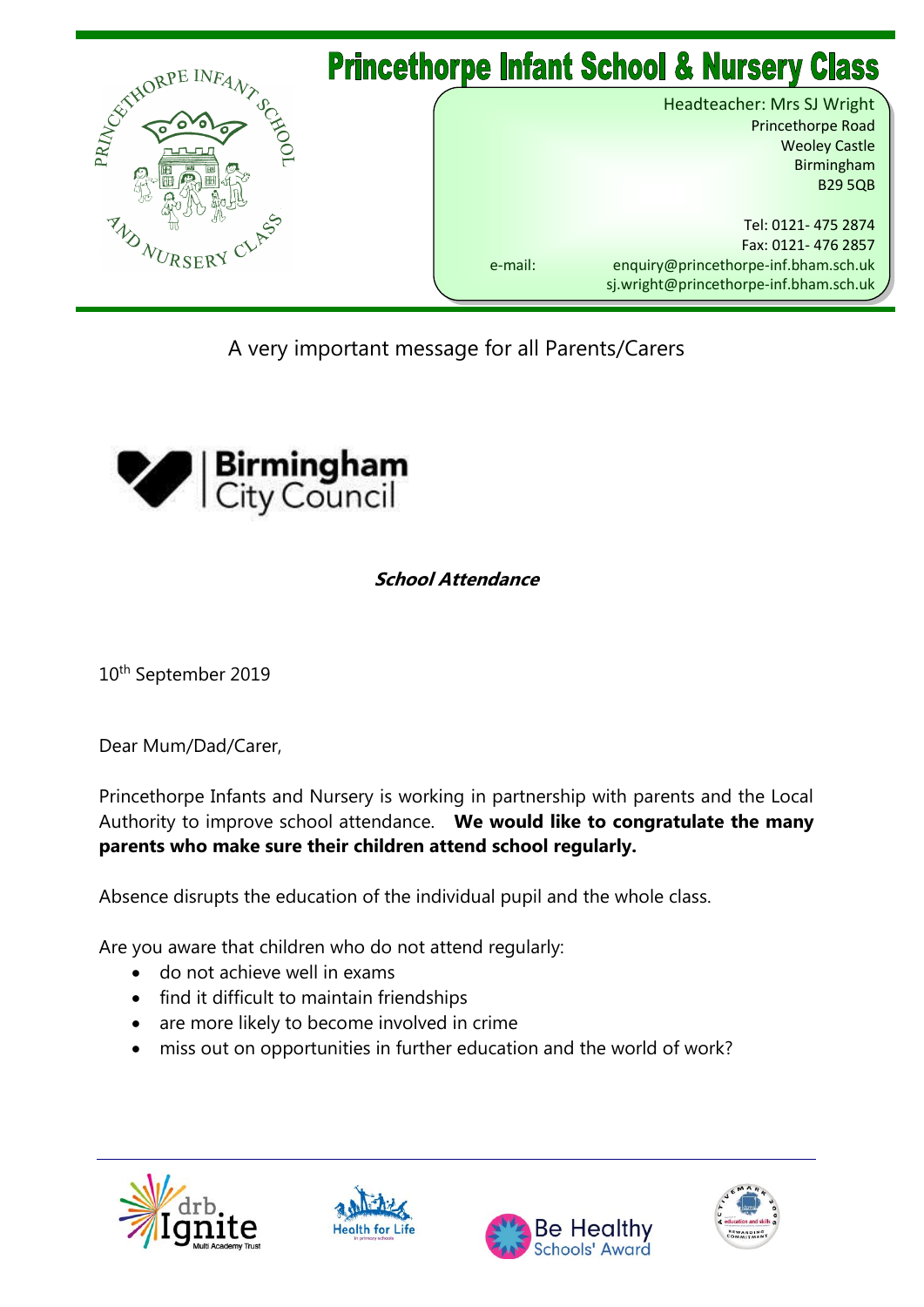How does your child compare?

| Attendance during<br>one school year | equals this<br>number of days<br>absent | which is<br>approximately this<br>many weeks<br>absent | which means this<br>number of lessons<br>missed |
|--------------------------------------|-----------------------------------------|--------------------------------------------------------|-------------------------------------------------|
| 95%                                  | 9 days                                  | 2 weeks                                                | 50 lessons                                      |
| 90%                                  | 19 days                                 | 4 weeks                                                | 100 lessons                                     |
| 85%                                  | 29 days                                 | 6 weeks                                                | 150 lessons                                     |
| 80%                                  | 38 days                                 | 8 weeks                                                | 200 lessons                                     |

Absence can only be authorised by the Head Teacher**,** within the boundaries set by the Education (Pupil Registrations) (England) Regulations 2006. **Headteachers may not authorise leave during term time except where the circumstances are exceptional.**

Please remember that parental illness, going shopping, visiting family, truancy, not wanting to go to school, alleged bullying (speak to school immediately to resolve the issue), family holidays (unless authorised by the Headteacher by pre-arrangement) are not acceptable reasons to be absent. All of these will be recorded as unauthorised absence, including if your child arrives at school after the close of registration.

Family emergencies need careful consideration. It is not always appropriate or in the best interests of the child to miss school for emergencies which are being dealt with by adult family members. Being at school with support from staff and peers can provide children with a safe and familiar background during times of uncertainty.

## **It is a parent's legal responsibility to ensure their children receive appropriate education. Failing to send your child to school regularly without good reason is a criminal offence.**

Legal action that may be taken includes:

 **Issuing penalty notices**: Each parent receives a penalty notice for each child who has unauthorised absence. The penalty is £60 or £120 depending on how soon payment is made. So, if there are two parents and two children the total penalties could be up to £480. Failure to pay may result in prosecution.